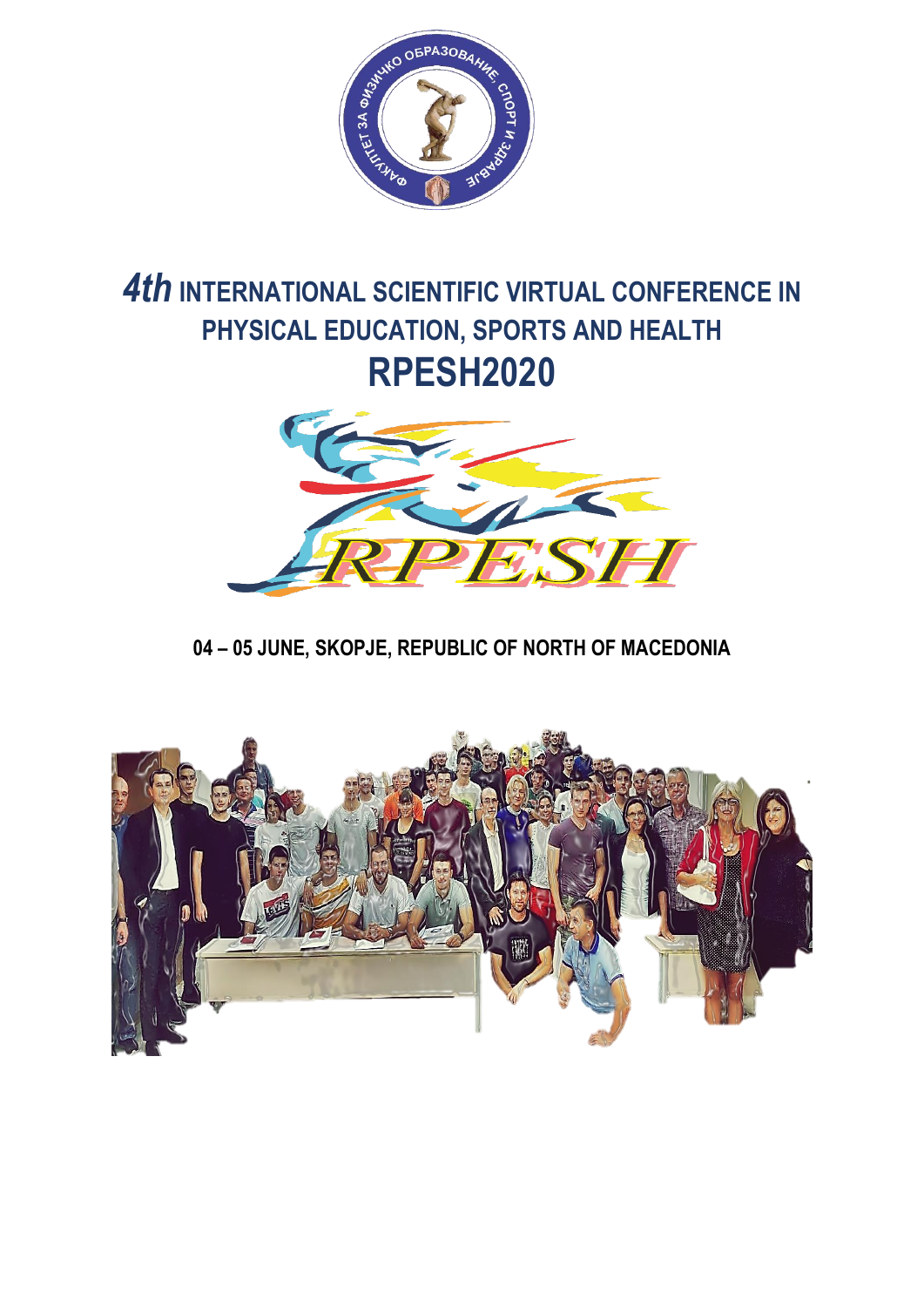# **INTERNATIONAL CONFERENCE BOARD**

|                             |  | 1. Prof. Dr. Lence ALEKSOVSKA VELICKOVSKA,                                                                          |  |  |
|-----------------------------|--|---------------------------------------------------------------------------------------------------------------------|--|--|
|                             |  | Faculty of Physical Education, Sport and Health, University in Skopje, Macedonia<br>2. Prof. Dr. Ivan ANASTASOVSKI, |  |  |
|                             |  | Faculty of Physical Education, Sport and Health, University in Skopje, Macedonia                                    |  |  |
|                             |  | 3. Prof. Dr. Natali BALAGUÈ,<br>National Institute of Physical Education (INEFC), Barcelona, Spain                  |  |  |
|                             |  | 4. Prof. Dr. Prof. Dr. Daniel Eckert Lindhammer,                                                                    |  |  |
|                             |  | Faculty of sport management, University of Leipzig, Germania                                                        |  |  |
|                             |  | 5. Prof. Dr. Milan ŻVAN,                                                                                            |  |  |
|                             |  | Faculty of Sport, University of Ljubljana, Slovenia<br>6. Prof. Dr. Moica DOUPONA,                                  |  |  |
|                             |  | Faculty of Sport, University of Ljubljana, Slovenia                                                                 |  |  |
|                             |  | 7. Prof. Dr. Mehmet GÜNAY,                                                                                          |  |  |
|                             |  | Physical Education and Sports, Gazi University School, Ankara, Turkey<br>8. Prof. Dr. Ebru ÇETİN                    |  |  |
|                             |  | Physical Education and Sports, Gazi University School, Ankara, Turkey                                               |  |  |
|                             |  |                                                                                                                     |  |  |
|                             |  | <b>CONFERENCE SCIENTIFIC COMMITTEE / REVIEWERS</b>                                                                  |  |  |
|                             |  | 1. Prof. Dr. Milan NAUMOVSKI,                                                                                       |  |  |
|                             |  | Faculty of Physical Education, Sport and Health, University in Skopje, Macedonia                                    |  |  |
|                             |  | 2. Prof. Dr. Vujica ŽIVKOVIĆ,                                                                                       |  |  |
|                             |  | Faculty of Physical Education, Sport and Health, Skopje, Macedonia                                                  |  |  |
|                             |  | 3. Prof. Dr. Robert HRISTOVSKI,                                                                                     |  |  |
|                             |  | Faculty of Physical Education, Sport and Health, Skopje, Macedonia<br>4. Prof. Dr. Joško MILENKOVSKI,               |  |  |
|                             |  | Faculty of Physical Education, Sport and Health, Skopje, Macedonia                                                  |  |  |
|                             |  | 5. Prof. Dr. Daniela ŠUKOVA STOJMANOVSKA,                                                                           |  |  |
|                             |  | Faculty of Physical Education, Sport and Health, Skopje, Macedonia                                                  |  |  |
|                             |  | 6. Prof. Dr. Žarko KOSTOVSKI,                                                                                       |  |  |
|                             |  | Faculty of Physical Education, Sport and Health, Skopje, Macedonia<br>7. Prof. Dr. Gjeorgi GJEORGIEV,               |  |  |
|                             |  | Faculty of Physical Education, Sport and Health, Skopje, Macedonia                                                  |  |  |
|                             |  | 8. Prof. Dr. Vančo POP-PERTEVSKI,                                                                                   |  |  |
|                             |  | Faculty of Physical Education, Sport and Health, Skopje, Macedonia                                                  |  |  |
|                             |  | 9. Prof. Dr. Duško IVANOV,                                                                                          |  |  |
|                             |  | Faculty of Physical Education, Sport and Health, Skopje, Macedonia<br>10. Prof. Dr. Gino STREZOVSKI,                |  |  |
|                             |  | Faculty of Physical Education, Sport and Health, Skopje, Macedonia                                                  |  |  |
|                             |  | 11. Prof. Dr. Serjoža GONTAREV,                                                                                     |  |  |
|                             |  | Faculty of Physical Education, Sport and Health, Skopje, Macedonia                                                  |  |  |
|                             |  | 12. Prof. Dr. Aleksandar TUFEČKIEVSKI,                                                                              |  |  |
|                             |  | Faculty of Physical Education, Sport and Health, Skopje, Macedonia<br>13. Prof. Dr. Nebojša MARKOVSKI,              |  |  |
|                             |  | Faculty of Physical Education, Sport and Health, Skopje, Macedonia                                                  |  |  |
|                             |  | 14. Prof. Dr. Ilija KLINČAROV,                                                                                      |  |  |
|                             |  | Faculty of Physical Education, Sport and Health, Skopje, Macedonia                                                  |  |  |
| 15. Prof. Dr. Keith DAVIDS, |  |                                                                                                                     |  |  |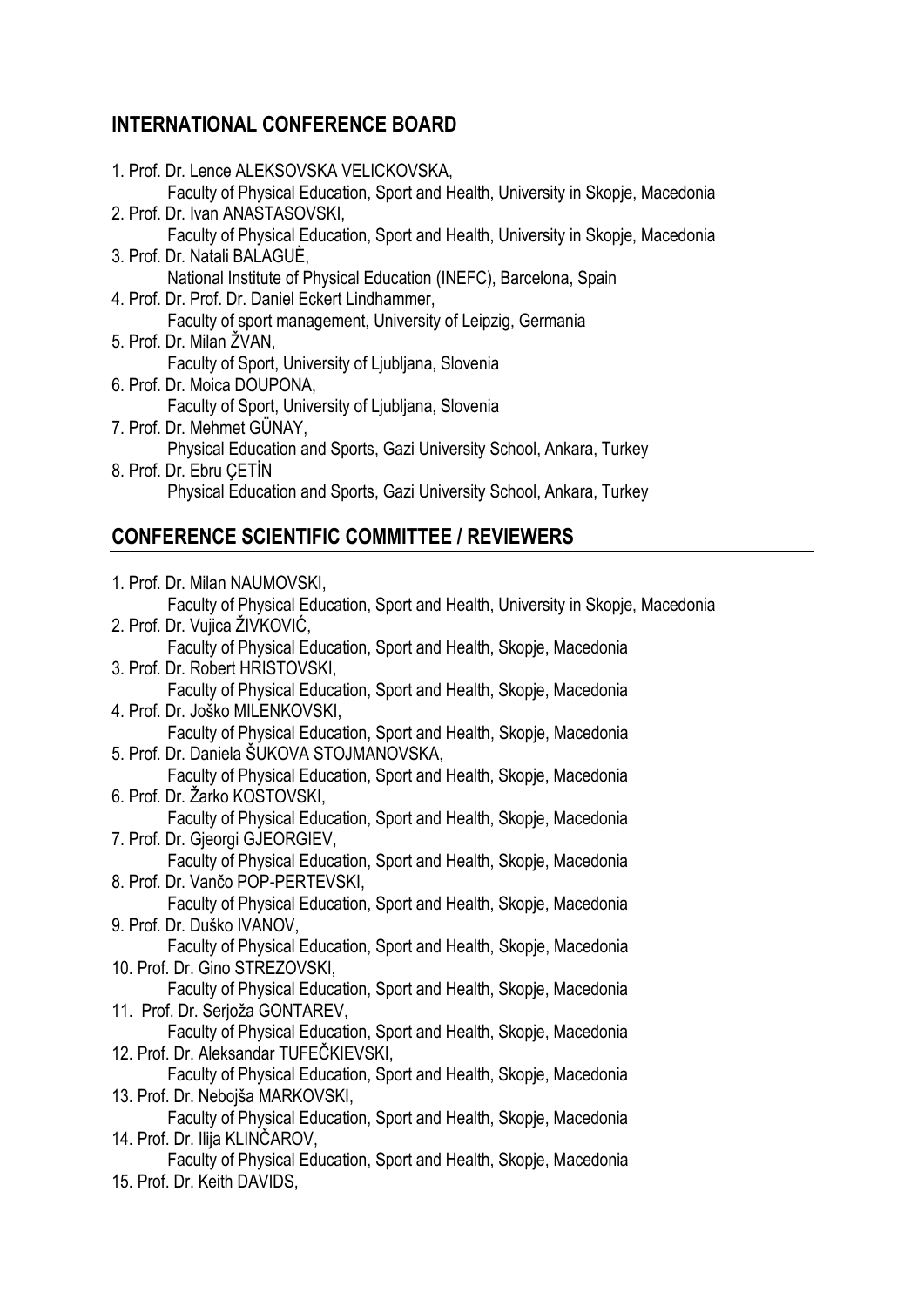University of Manchester, England 16. Prof. Dr. Daniel Eckert Lindhammer, Faculty of sport management, University of Leipzig, Germania 17. Prof. Dr. Robet REIN University of Koln, Germania 18. Prof. Dr. Antionio BIANCO, University Di Study of Palermo, Italy 19. Prof. Dr. Maria JELACA, Southwestern College and San Diego State University, USA 20. Prof. Dr. Saša JAKOVLJEVIĆ, Faculty of sport and physical education, University of Belgrade, Serbia 21. Prof. Dr. Janez VODIČAR, Faculty of sport, University of Ljubljana, Slovenia 22. Prof. dr. Milovan BRATIČ Faculty of Sport and Physical Education, University of Niš, Serbia 23. Prof. Dr. Sergej OSTOJIĆ, Faculty of Sport and Physical Education, University of Novi Sad, Serbia 24. Prof. Dr. Munir TALOVIĆ Faculty of Sport and Physical, University of Sarajevo, BIH 25. Prof. Dr. Izet RADZO, Faculty of Sport and Physical Education, University of Sarajevo, BIH 23. Prof. Dr. Martin PUPISH Physical Education and Sports, Faculty of Chemical and Food, Technology, Slovak University of Technology, Slovakia 26. Prof. Dr. Tomislav KRSTIČEVIĆ, Faculty of Kinesiology, University of Zagreb, Croatia 27. Prof. Dr. Igor JURKIĆ, Faculty of Kinesiology, University of Zagreb, Croatia 28. Prof. Dr. Tatiana Iancheva, National Sports Academy, Vasil Levski, Sofia, Bulgaria 29. Prof. Dr. Apostol Slavcev, National Sports Academy, Vasil Levski, Sofia, Bulgaria 30. Prof. Dr. Ljudmil Petrov Faculty of physical education, University of Veliko Turnovo, Bulgaria 31. Prof. Dr. Branimir MIKIĆ Faculty of education, University of Travnik, BIH 32. Prof. Dr. Vesna BABICH Faculty of Kinesiology, University of Zagreb, Croatia 33. Prof. Dr. Ivanka GAJIĆ, Faculty of Sport, University Union, Nikola Tesla, Belgrade, Serbia 34. Prof. Dr. Musa SELIMI, Faculty of physical education, University of Priština, Kosovo

# **ORGANIZING COMMITTEE**

# **President:**

1. Prof. Dr. Lence ALEKSOVSKA VELICKOVSKA,

Faculty of Physical Education, Sport and Health, Skopje, Macedonia

# **Members:**

1. Prof. Dr. Ivan ANASTASOVSKI,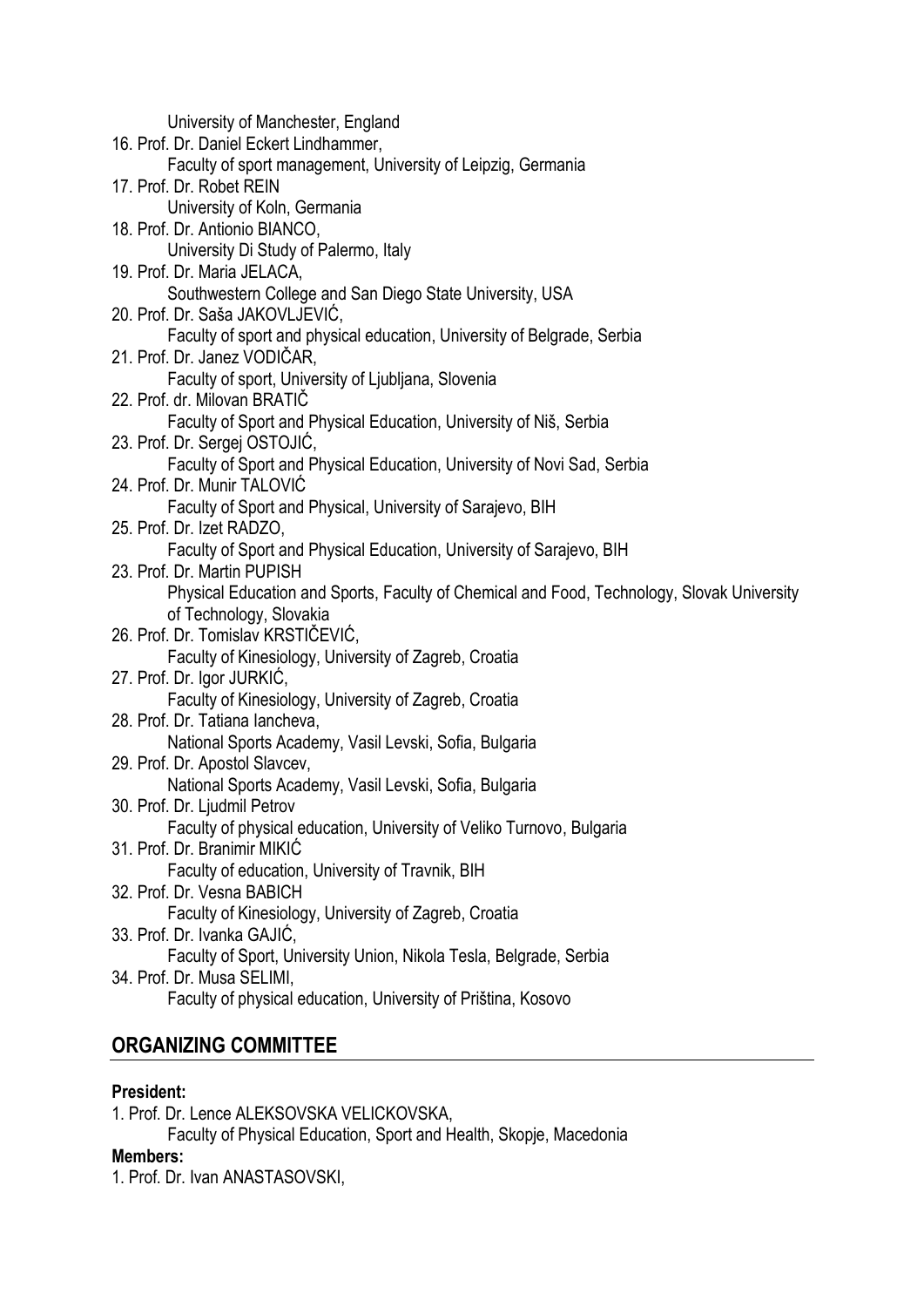Faculty of Physical Education, Sport and Health, University in Skopje, Macedonia 2. Prof. Dr. Milan NAUMOVSKI, Faculty of Physical Education, Sport and Health, University in Skopje, Macedonia 3. Prof. Dr. Gjeorgi GJEORGIEV, Faculty of Physical Education, Sport and Health, Skopje, Macedonia 4. Prof. Dr. Serjoža GONTAREV, Faculty of Physical Education, Sport and Health, Skopje, Macedonia 5. Prof. Dr. Goran NIKOVSKI, Faculty of Physical Education, Sport and Health, Skopje, Macedonia 6. Prof. Dr. Mitrička STARDELOVA, Faculty of Physical Education, Sport and Health, Skopje, Macedonia 8. Ass. Prof. Dr. Ruzdija KALAČ Faculty of Physical Education, Sport and Health, Skopje, Macedonia 9. Ass. Prof. Dr. Andrijana ZAFIROVSKA MISOVSKI, Faculty of Physical Education, Sport and Health, Skopje, Macedonia 10. Ass. Prof. Dr. Aleksandar ACEVSKI, Faculty of Physical Education, Sport and Health, Skopje, Macedonia 11. Ass. Prof. Dr. Vladimir VUKSANOVIČ Faculty of Physical Education, Sport and Health, Skopje, Macedonia 12. Ass. Prof. Dr. Aleksandar SIMEONOV Faculty of Physical Education, Sport and Health, Skopje, Macedonia 13. Ass. Prof.d-r Katerina SPASOVSKA Faculty of Physical Education, Sport and Health, Skopje, Macedonia 14. Ass. Prof. Dr. Borče DASKALOVSKI Faculty of Physical Education, Sport and Health, Skopje, Macedonia 15. Ass.Prof. Dr. Vlatko NEDELKOVSKI Faculty of Physical Education, Sport and Health, Skopje, Macedonia 16. Ass. Prof. Dr. Žikica TASEVSKI, Faculty of Physical Education, Sport and Health, Skopje, Macedonia 17. Ass. Dr. Luka POPOVSKI, Faculty of Physical Education, Sport and Health, Skopje, Macedonia 18. Ass. Dr. Jana KARŠAKOVSKA DIMITROSKA Faculty of Physical Education, Sport and Health, Skopje, Macedonia

# **Maintenance time and place of virtual conference:**

04-05/ June/ 2020 year, Skopje, Republic of North of Macedonia.

# **The aim of the 4th Scientific Virtual Conference:**

The aim of the 4th Scientific Virtual Conference is to bring all relevant scientific and professional scientists and experts in the field of education and sports in one place (online), to open a broad debate on the situation in education and sports.

# **Honored and plenary speakers:**

**Prof. Dr. Natalia BALAGUÉ,**

[National Institute of Physical Education \(INEFC\),](https://www.researchgate.net/institution/National_Institute_of_Physical_Education_INEFC) Barcelona, Spain.

# **Prof. Dr. Mojca DOUPONA,**

Faculty of sport, University of Ljubljana, Slovenia.

# **Prof. Dr. Mehmet GÜNAY,**

Physical Education and Sports, Gazi University School, Ankara, Turkey.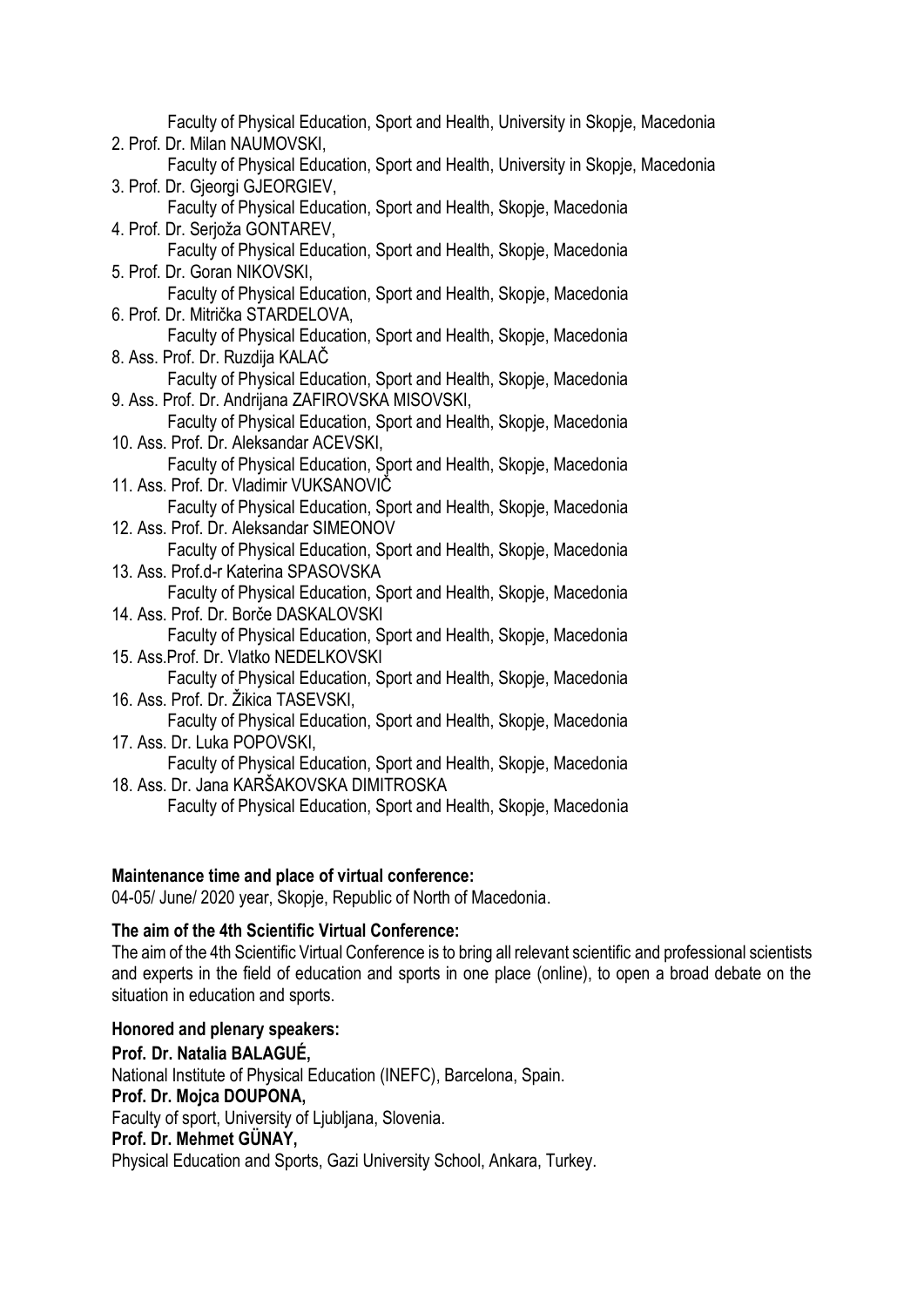# **Main topics:**

- $\checkmark$  Anatomy and physiology of sport and exercise
- $\checkmark$  Sport psychology,
- $\checkmark$  Sport management and commercialization,
- $\checkmark$  Sport and teacher training,
- $\checkmark$  Sport and teaching methods,
- $\checkmark$  Sport ethics,
- $\checkmark$  Health, wellness and fitness
- $\checkmark$  Biomechanics of sport and exercise
- $\checkmark$  Technology in sport
- $\checkmark$  Motor control, motor development and motor learning
- $\checkmark$  Sport medicine and nutrition,
- $\checkmark$  Sport cultures and identities
- $\checkmark$  Physical education, elementary game and sport,
- $\checkmark$  Sociology of sport and sport pedagogy,
- $\checkmark$  Sport Tourism and recreation,
- $\checkmark$  Sport journalism, and
- $\checkmark$  Adapted physical education, sport for disabilities people.

# **Presentation type: VIRTUAL (ONLINE)**

Online oral presentation of each accepted work should be up to 20 minutes. Internet poster presentation through a power point of accepted works should be up to 10 minutes.

# **Key dates:**

| <b>Process</b>                         | <b>Deadline</b>                         |               |  |
|----------------------------------------|-----------------------------------------|---------------|--|
| <b>Application</b>                     | Title paper and abstract (200<br>words) | to 20/05/2020 |  |
| <b>Manuscript submission</b>           | Full paper                              | to 01/06/2020 |  |
| Registration to the virtual conference | Online from 10 to 18 clock              | 04/06/2020    |  |

**Email:** [prof.anastasovski@gmail.com](mailto:prof.anastasovski@gmail.com) or [gontarevserjoza@gmail.com](mailto:gontarevserjoza@gmail.com)

# **Registration fee**:

Registration fee for each accepted work is 70 euros, regardless of the number of authors. The registration fee includes: online Proceedings book and internet certificate for participation and presentation at the virtual conference.

# **Official languages:**

Macedonian, English.

# **Payment information:**

*ACCOUNT DETAILS (For payment in DENARS only)* Bank account: 160010 309378818 Code 723019 programme 41 Purpose of payment: Participation on 4<sup>th</sup> international virtual conference.

# *ACCOUNT DETAILS (For payments in EUR only)*

Correspodent bank details: DEUTSCHE BUNDESBANK ZENTRALE SWIFT BIC: MARK DE FF